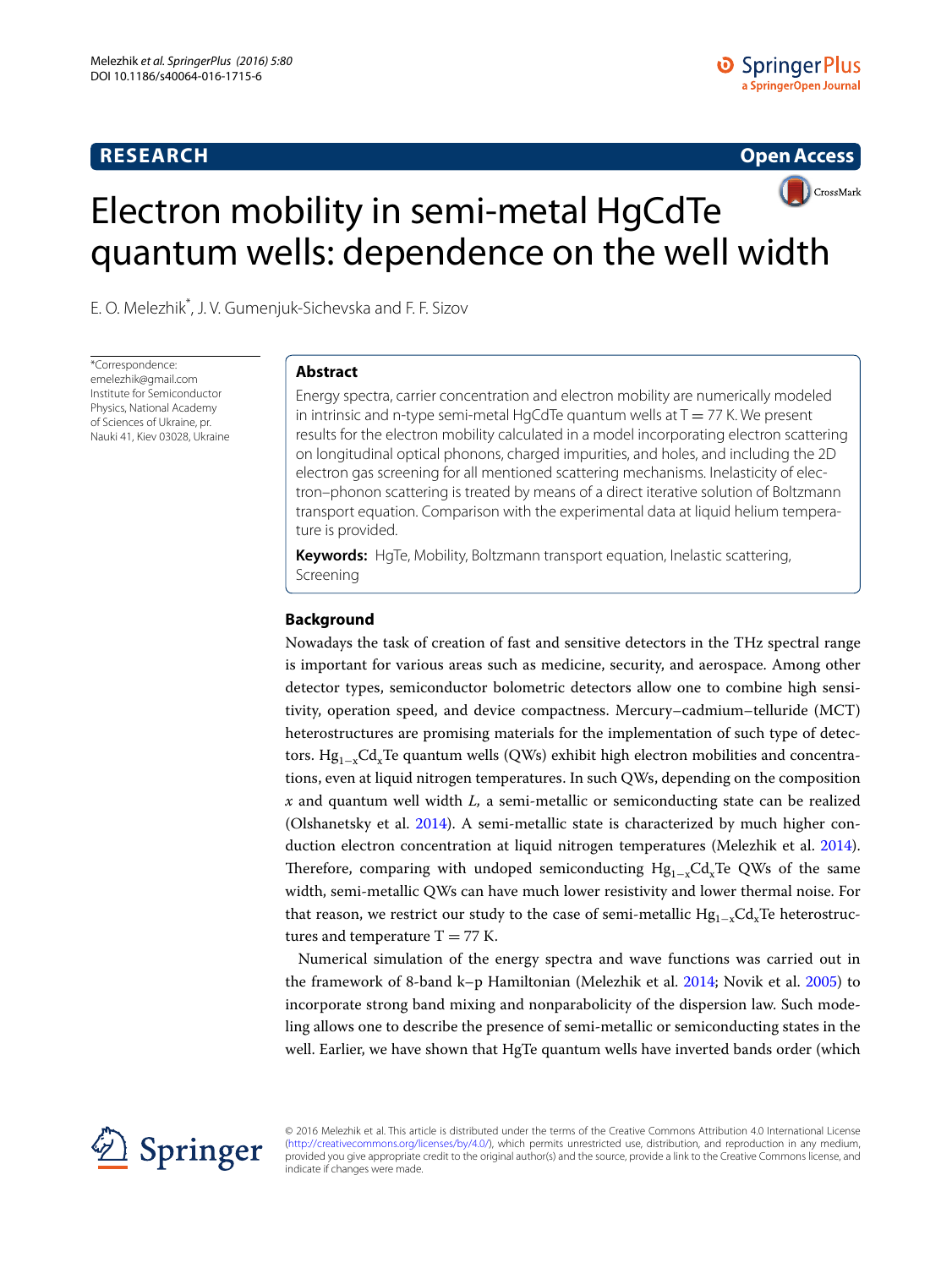corresponds to a semi-metallic state) for well widths larger than the critical thickness of about 7 nm (Melezhik et al. [2014](#page-9-1)).

Three efficient electron scattering mechanisms are dominant in bulk  $Hg_{1-x}Cd_xTe$  at nitrogen temperature: inelastic scattering on longitudinal optical (LO) phonons, residual charged impurities (CI) scattering, and electron–hole (EH) scattering (the latter two are elastic) (Dubowski et al. [1981\)](#page-8-0). To calculate the impact of these scattering mechanisms on the electron mobility in quantum well, the linearized Boltzmann transport equation (lBTE) was iteratively solved. Direct solution of lBTE allows one to accurately include the inelasticity of electron scattering, and recovers how the carrier distribution function is perturbed by the applied electric field in the channel. The obtained approximation for the perturbed distribution function allows us to calculate the electron mobility.

# **Methods**

Calculations of energy spectra of  $Hg_{0.32}Cd_{0.68}Te/Hg_{1-x}Cd_xTe/Hg_{0.32}Cd_{0.68}Te$  QW with the (100) growth axis were performed in the framework of the 8-band k-p Hamiltonian (Novik et al. [2005](#page-9-2)). This method and the results obtained are described in detail in Melezhik et al. [\(2014\)](#page-9-1). Here, we only briefly outline the calculated dependencies of carrier energy spectra and intrinsic concentrations.

The dependence of the 2D-confined carrier energy spectrum on the in-plane wavevector *k* is plotted in Fig. [1.](#page-1-0) We have neglected the misfit strain in the spectrum calculations since it can be compensated in a multi-layered heterostructure. Therefore there is no band overlap between heavy-hole and electron states in our case.

We have also calculated the hybridized electron wave functions and incorporated them into the calculation of matrix elements for electron scattering. For the sake of simplicity, in such calculations we used the electron wave functions taken at the Fermi level.

The perturbed distribution function is obtained from the lBTE. We followed the methodology of Kawamura and Das Sarma [\(1992\)](#page-9-3) and adapted it for the case of a nonparabolic energy dispersion law. For simplicity, we consider the case when only the ground

<span id="page-1-0"></span>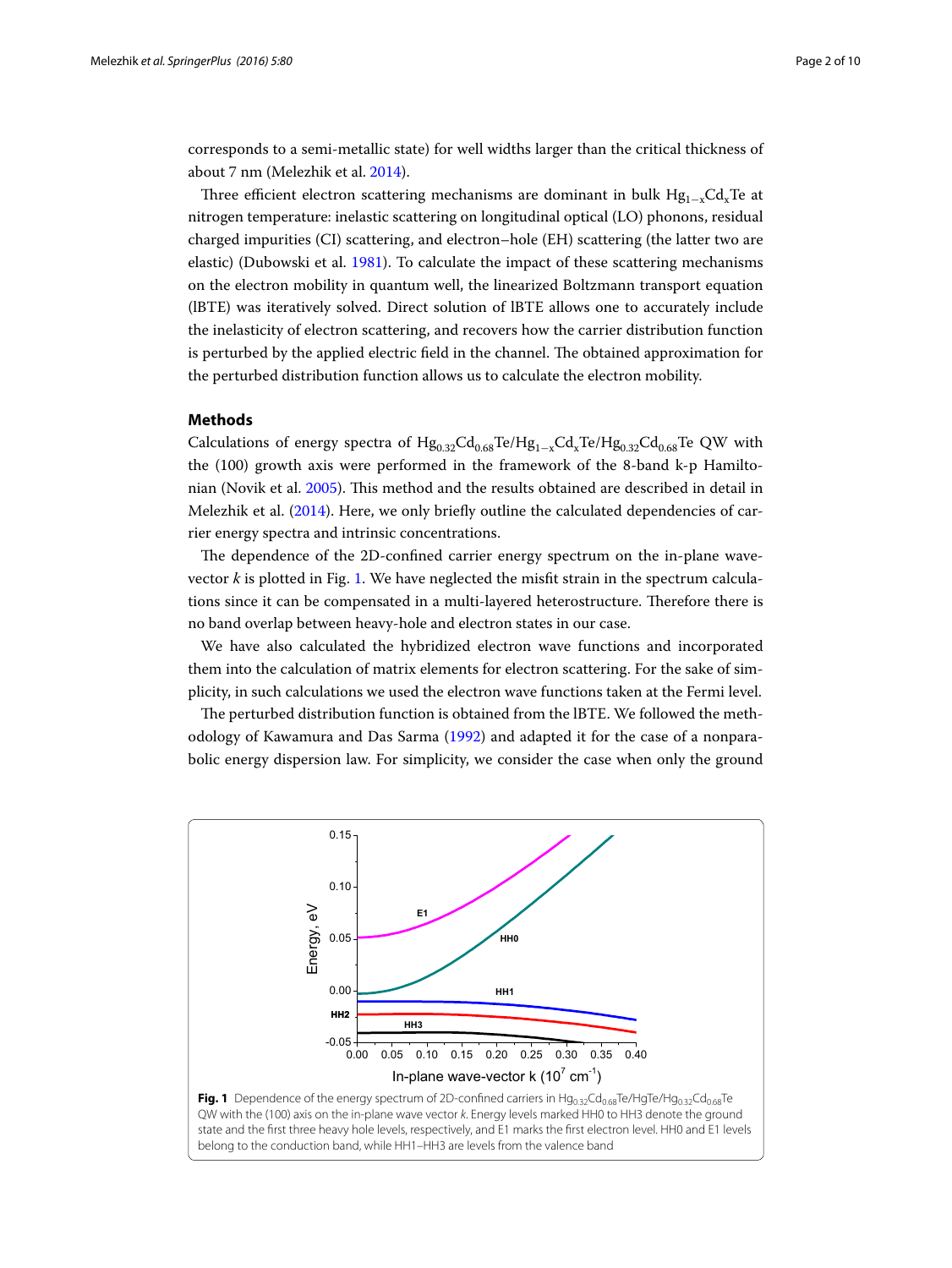electron level is populated, and all scattering processes take place within this level. The energy of the bottom of the ground level is denoted  $E_0$ .

We consider the distribution function  $f(r, k t)$  which gives the occupation probability of the state  $|k\rangle$  by an electron in a volume element *dr* at the position *r* at time *t*. The rate of change of *f*(*r*,*k,t*) with respect to time is given by the familiar Boltzmann equation:

$$
\frac{\partial f}{\partial t} = -\frac{1}{\hbar} \frac{\partial E}{\partial \mathbf{k}} \frac{\partial f}{\partial \mathbf{r}} - \frac{1}{\hbar} \mathbf{F} \frac{\partial f}{\partial \mathbf{k}} + I_c[f],\tag{1}
$$

where  $E$  is the electron energy,  $F$  is the force due to the external electric field (this force for electrons is  $F = -eE_{ext}$ , where  $E_{ext}$  is the external field, and *e* is the electron charge). The last term is the collision integral, which arises from the electron scattering and is given by:

$$
I_c[f] = -\int \frac{d^2 \mathbf{k}'}{(2\pi)^2} \{ S(\mathbf{k}, \mathbf{k'}) f(\mathbf{r}, \mathbf{k}, t) \left[ 1 - f(\mathbf{r}, \mathbf{k'}, t) \right] - S(\mathbf{k'}, \mathbf{k}) f(\mathbf{r}, \mathbf{k'}, t) \left[ 1 - f(\mathbf{r}, \mathbf{k}, t) \right] \}, \tag{2}
$$

where  $S(\mathbf{k}, \mathbf{k}')$  is the differential scattering rate from state  $|k'\rangle$  to state  $|k'\rangle$ , bold characters are the vectors while non-bold characters are scalars. For a uniform electric field in a homogeneous system, the Boltzmann equation in the steady state becomes:

<span id="page-2-3"></span><span id="page-2-1"></span>
$$
\frac{1}{\hbar}F\frac{\partial f(k)}{\partial k} = I_c[f] \tag{3}
$$

In equilibrium, the carrier distribution is simply given by the Fermi-Dirac occupation factor  $f_0(k)$ . The Fermi level for an intrinsic system is found numerically by setting the concentrations of electrons and holes in the well equal to each other. For a doped system with the given electron concentration, the Fermi level is found by fitting the electron concentration in the well to the needed value. For weak electric fields, we suppose fieldinduced changes of the Fermi level to be negligible.

In the presence of a weak electric field, the distribution function *f* undergoes an axially symmetric perturbation and is shifted towards the field direction. In this case *f* may be presented as

<span id="page-2-0"></span>
$$
f(\mathbf{k}) = f_0(\mathbf{k}) - \frac{F}{\hbar} \cos \alpha \frac{\partial E}{\partial k} \frac{\partial f_0}{\partial E} \phi(E), \tag{4}
$$

where  $\alpha$  is the angle between **k** and **F**, and  $\phi$ (E) is the perturbation distribution, which has the physical dimension of time. One should note that the coefficients for the perturbed part of  $f(\mathbf{k})$  can be written in an arbitrary form since it amounts to a rescaling of the unknown function  $\phi(E)$ , and the form [\(4](#page-2-0)) was chosen merely to simplify the further algebra. To obtain the linearized form of collision integral  $(2)$  $(2)$ ,  $f(\mathbf{k})$  in the form of  $(4)$  $(4)$  is substituted into the expression ([2\)](#page-2-1), which yields the following simplified form for the collision integral:

<span id="page-2-2"></span>
$$
I_c[f] = \frac{F}{\hbar} \frac{\partial f_0}{\partial E} \cos \alpha \times \int \frac{d^2 \mathbf{k}'}{(2\pi)^2} \frac{1 - f_0(E')}{1 - f_0(E)} \times \left[ \frac{\partial E}{\partial k} \phi(E) - \cos \vartheta \frac{\partial E'}{\partial k'} \phi(E') \right] S(\mathbf{k}, \mathbf{k'}) \tag{5}
$$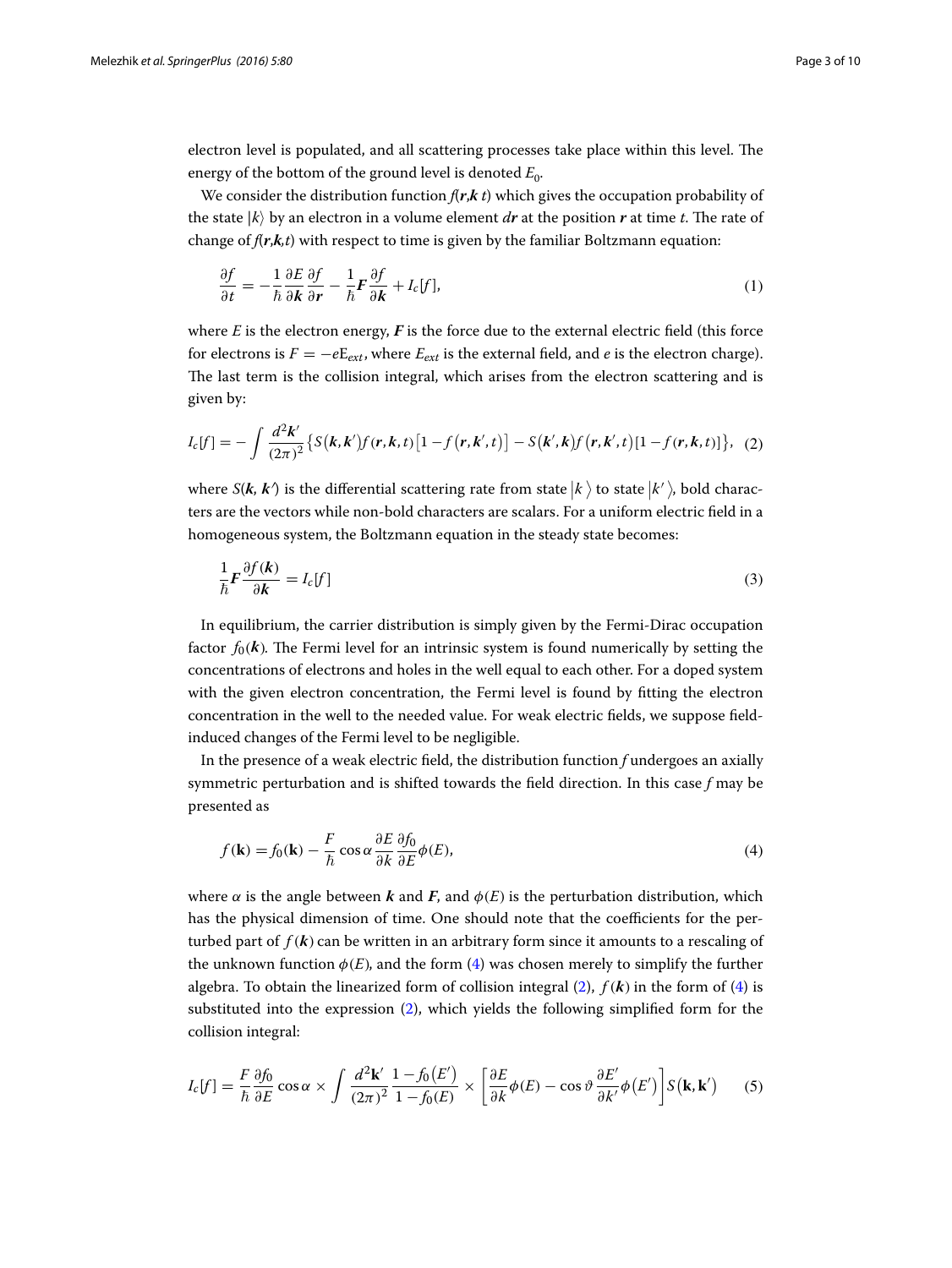Substituting [\(4](#page-2-0)), [\(5](#page-2-2)) into Eq. ([3\)](#page-2-3) and neglecting the term proportional to  $F^2$  in the lefthand side of ([3\)](#page-2-3), one arrives at the linearized Boltzmann transport equation (lBTE):

<span id="page-3-1"></span>
$$
1 = \int \frac{d^2 \mathbf{k}'}{(2\pi)^2} \frac{1 - f_0(E')}{1 - f_0(E)} \times \left[ \phi(E) - \cos \vartheta \frac{\partial E' / \partial k'}{\partial E / \partial k} \phi(E') \right] S(\mathbf{k}, \mathbf{k}'), \tag{6}
$$

where  $\vartheta$  is the angle between **k** and **k**<sup> $\prime$ </sup>, while S(**k**, **k**<sup> $\prime$ </sup>) is the differential scattering rate.

Consider the scattering mechanisms that are most important in MCT: the LO (longitudinal optical) phonon scattering, CI (charged impurities) scattering and EH (electron– hole) scattering. The LO phonon scattering is inelastic, while the CI and EH scattering are elastic. In HgTe, longitudinal optical phonons can be considered dispersionless, with the constant energy  $\hbar w_0 = 17$  meV (Liubchenko et al. [1984\)](#page-9-4). Differential scattering rates for different scattering mechanisms are additive, thus the total differential scattering rate  $\mathcal{S}\big(\boldsymbol{k},\boldsymbol{k}^{\prime}\big)$  can be expressed as:

<span id="page-3-0"></span>
$$
S(\mathbf{k}, \mathbf{k}') = S_{CI}(\mathbf{k}, \mathbf{k}') \delta(E, E') + S_{EH}(\mathbf{k}, \mathbf{k}') \delta(E, E') + S_{LO}^a(\mathbf{k}, \mathbf{k}') \delta(E + \hbar w_0, E') + S_{LO}^e(\mathbf{k}, \mathbf{k}') \delta(E - \hbar w_0, E') \theta(E - \hbar w_0 - E_0)
$$
(7)

where  $S_{LO}^a(\bm{k},\bm{k}')$  and  $S_{LO}^e(\bm{k},\bm{k}')$  are the differential scattering rates for phonon absorption and emission, while  $S_{CI}({\bm k},{\bm k}^{\prime})$  and  $S_{EH}({\bm k},{\bm k}^{\prime})$  are the differential scattering rates for charged impurities and electron–hole scattering. Here  $\theta(E - \hbar w_0 - E_0)$  is the Heaviside (unit step) function, which reflects the fact that electrons do not scatter below the bottom of the band.

To obtain the differential scattering rate for charged impurities scattering, we have adopted the approach of Bastard [\(1988](#page-8-1)) for nonzero temperatures. According to Szymanska and Dietl ([1978\)](#page-9-5), the electron–hole scattering rate can be calculated similarly to the electron scattering rate on CI, but the concentration of charged impurities should be replaced by the effective number of holes. For the LO phonon scattering, the relevant rate for the relaxation of the carriers from the state  $(k_0)$  is given by Mitin et al. [\(1999\)](#page-9-6).

Electrons scatter on charged impurities, heavy holes and polar optical phonons by the electrostatic potential. Consequently, this potential is screened simultaneously by the electron and hole subsystems. Such a screening drastically reduces the effectiveness of scattering and it should be taken into account in the mobility calculations. To our knowledge, however, the explicit form of the screening function for this problem has not been established. In our calculations, we have used the two-dimensional screening function for graphene, obtained in Ref. Hwang and Das Sarma [\(2007](#page-8-2)). One can argue that since the energy dispersion near the Fermi level is almost linear due to k–p band mixing and strong electron gas degeneration in doped semi-metallic HgCdTe quantum wells, such a screening function should be a good approximation. Recent experiments (Brüne et al. [2014](#page-8-3)) confirm the applicability of graphene-type screening for HgTe two-dimensional systems. For charged impurities scattering and heavy-hole scattering one should use the static screening function, while for the optical phonon scattering one should use the dynamic screening function at the phonon frequency. Our modeling incorporates screening for all three considered scattering mechanisms.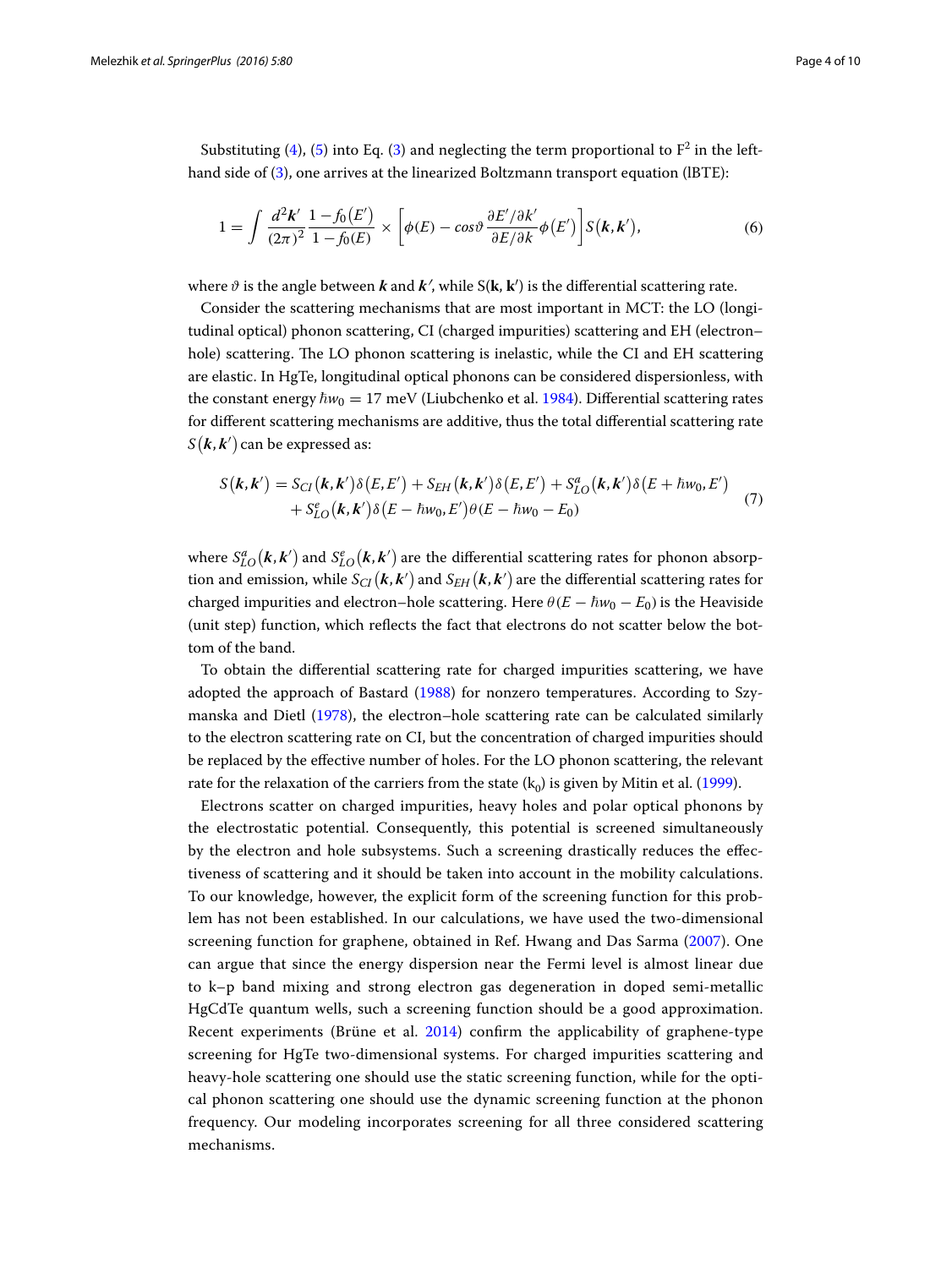Substituting  $(7)$  $(7)$  into  $(6)$  $(6)$ , one can obtain:

$$
1 = \phi(E) \int \frac{d^2 \mathbf{k}'}{(2\pi)^2} \left\{ \frac{[1 - f_0(E + \hbar w_0)]}{[1 - f_0(E)]} S_{LO}^a(\mathbf{k}, \mathbf{k}') \delta(E + \hbar w_0, E') \right. \\ + \frac{[1 - f_0(E - \hbar w_0)]}{[1 - f_0(E)]} S_{LO}^c(\mathbf{k}, \mathbf{k}') \delta(E - \hbar w_0, E') \theta(E - \hbar w_0 - \mathbf{E}_0) \\ + (1 - \cos \vartheta) (S_{CI}(\mathbf{k}, \mathbf{k}') + S_{EH}(\mathbf{k}, \mathbf{k}')) \delta(E, E') \right\} \\ - \phi(E + \hbar w_0) \int \frac{d^2 \mathbf{k}'}{(2\pi)^2} \frac{[1 - f_0(E + \hbar w_0)]}{[1 - f_0(E)]} \times \left[ \cos \vartheta \frac{\partial E'/\partial k'}{\partial E/\partial k'} \right] S_{LO}^a(\mathbf{k}, \mathbf{k}') \delta(E + \hbar w_0, E') \\ - \phi(E - \hbar w_0) \int \frac{d^2 \mathbf{k}'}{(2\pi)^2} \frac{[1 - f_0(E - \hbar w_0)]}{[1 - f_0(E)]} \times \left[ \cos \vartheta \frac{\partial E'/\partial k'}{\partial E/\partial k'} \right] S_{LO}^e(\mathbf{k}, \mathbf{k}') \delta(E - \hbar w_0, E') \\ \theta(E - \hbar w_0 - E_0)
$$
 (8)

<span id="page-4-0"></span>One should note that  $\delta(E + \hbar w_0, E')$  and  $\delta(E - \hbar w_0, E')$  reflect energy conservation laws that restrict the range of possible values of *k'* in [\(8](#page-4-0)), since  $\delta(E, E')$  is equal to  $\delta(k, k')$ , where *k* and *k*′ are scalars. Thus two-dimensional integrals over the whole 2D *k*-plane reduce to one-dimensional integrals over the angle  $\vartheta$ .

To obtain the perturbation function  $\phi(E)$ , we iteratively solve the Eq. [\(8](#page-4-0)). The iterative procedure for the calculations is described in Basu and Nag ([1980\)](#page-8-4). We use the modified iterative procedure (Melezhik et al. [2015](#page-9-7)). It allows us to reduce the computational time in several times in comparison with the iterative procedure from Basu and Nag ([1980](#page-8-4)). In our modification of the iterative procedure, the starting values for the procedure consisting of  $(n + 1)$  iterations were determined as follows:  $\phi_0(E - n\hbar w_0)$  was found from ([8\)](#page-4-0) as in the standard iteration procedure (Basu and Nag [1980](#page-8-4)) (in the first step of this iterative procedure one assumes that the "upper"  $\phi(E + \hbar w_0)$  and the "lower" term  $\phi(E - \hbar w_0)$  are both equal to zero). Then  $\phi_0(E + \hbar w_0)$  (for  $l > -n$ ) was found from ([8](#page-4-0)) using  $\phi_0(E + (l-1) \hbar w_0)$  as the lower term and taking the upper term to be zero. To find n-th order term  $\phi_n(E)$  from [\(8](#page-4-0)) one uses  $\phi_n(E - \hbar w_0)$  as the lower term [if it is already found, if not  $\phi_{n-1}(E - \hbar w_0)$  is used and  $\phi_{n-1}(E + \hbar w_0)$  as the upper term]. We repeat these iterations until the difference between  $\phi_{n-1}(E)$  and  $\phi_n(E)$  became smaller than 5 %. Such a convergence is usually reached after 3–4 iterations.

As a result of iterative solution of the lBTE, we can find the dependence of the disturbed distribution function  $\phi(E)$ . The electron mobility can be easily calculated from this function.

## **Results**

Under the action of the external dc electric field  $E_{ext}$ , the distribution function changes from  $f_0(k)$  to  $f(k)$  ([4\)](#page-2-0), and the average electron velocity in the 2DEG becomes nonzero. This causes the electric current with the density *j*, which is found by averaging all possible electron velocities in the QW:

$$
\mathbf{j} = en\langle \mathbf{v} \rangle = \frac{2}{(2\pi)^2} \frac{e}{\hbar} \int \frac{\partial E}{\partial \mathbf{k}} f(\mathbf{k}) d^2 \mathbf{k} \tag{9}
$$

The drift mobility, according to its definition  $\mu_D = j/(n_sF)$ , can be obtained as follows:

$$
\mu_D = \pi \frac{1}{2\pi^2} \frac{e}{\hbar^2} \frac{1}{n_s} \int \left(\frac{\partial E}{\partial k}\right)^2 \frac{\partial f_0}{\partial E} \phi(E) \cdot k \cdot dk \tag{10}
$$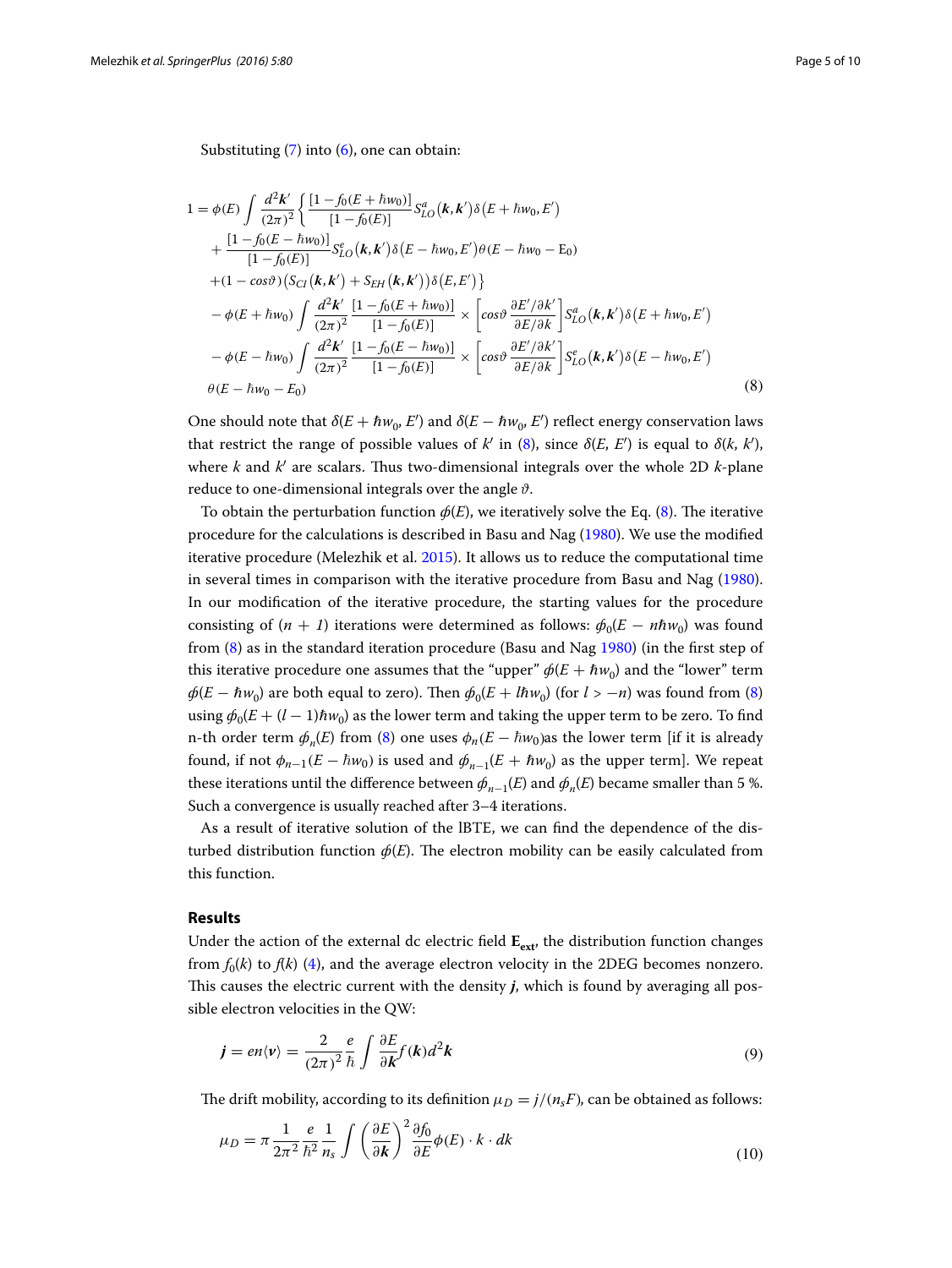The results of our numerical calculations for the electron mobility in HgTe quantum well of 12 nm width at  $T = 77$  K are presented in Fig. [2.](#page-5-0) Due to the lack of experimental data on electron mobility in considered system at  $T = 77$  K, we compared our numerical results (Fig. [2](#page-5-0), curve 2) the experimental mobilities measured by Tkachov et al. ([2011](#page-9-8)) at  $T = 4.2$  K (Fig. [2,](#page-5-0) curve 1). In Ref. Tkachov et al. ([2011](#page-9-8)), the increase of the electron concentration was achieved dynamically by applying the top-gate bias to the QW.

Comparing our numerical data to the experiment, one can see that the mobility dependencies have several similar features. First, for low electron concentrations, mobility values are fairly low in both curves. Second, such a growth of the electron concentration leads to a sharp increase of the electron mobility. These similarities could be explained by the decrease of the hole concentration and the increase of 2DEG screening while the electron concentration grows. However, experimental mobility at liquid helium temperature from Tkachov et al. [\(2011](#page-9-8)) increases faster than our simulated liquid nitrogen temperature mobility. This probably can be explained by a faster decrease of the hole concentration with the Fermi level shift at  $T = 4.2$  K due to the much lower temperature. To compare quantitatively the mobility in Fig. [2](#page-5-0) (curves 1 and 2) one should note that in the experiment, the mobility in HgTe at liquid helium temperature is 1.5–2 times larger than the mobility at liquid nitrogen temperature (Pyshkin and Ballato [2013](#page-9-9); Meyer et al. [1992](#page-9-10)).

It is important to note that the above analysis and comparison of mobilities for different temperatures is reasonable because charged centers scattering is usually dominant in semi-metal HgCdTe structures for both liquid helium and liquid nitrogen temperatures (see the discussion below). For liquid helium temperature, this statement can be illustrated by Fig. 2 from Dubowski et al. ([1981](#page-8-0)) and Fig. 5 from Meyer et al. ([1992](#page-9-10)).

We have also modeled the dependence of the electron mobilities in semi-metal type  $Hg_{0.32}Cd_{0.68}Te/Hg_{0.94}Cd_{0.06}Te/Hg_{0.32}Cd_{0.68}Te$  QW on the well width, for different electron concentrations. These results are presented in Fig. [3](#page-6-0). The increase of mobility with

<span id="page-5-0"></span>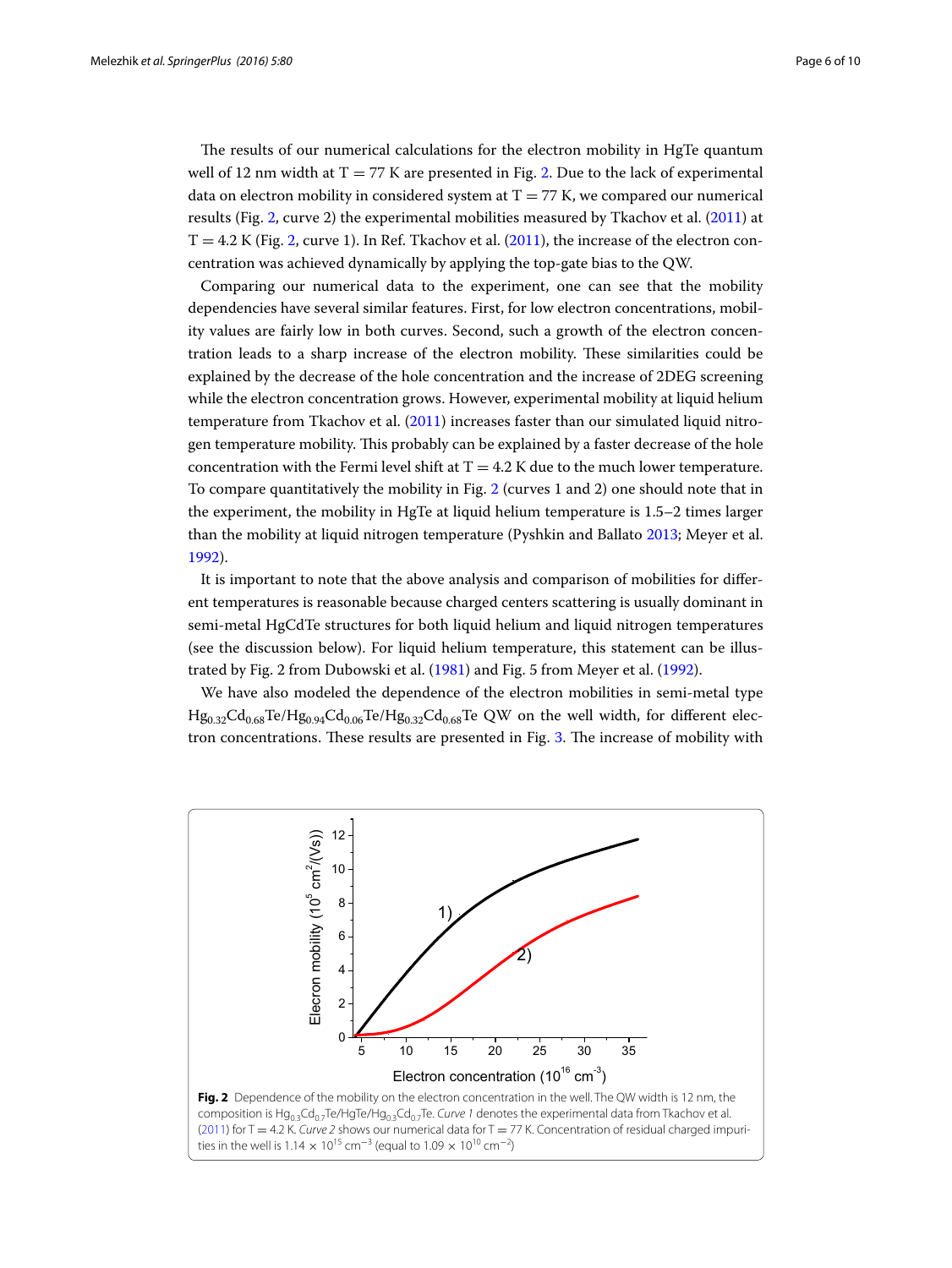

<span id="page-6-0"></span>the growing electron concentration can be explained by the hole concentration depletion for EH scattering mechanism and screening effect enhancement, which suppresses all three scattering mechanisms considered.

Decrease of the QW width *L* shifts the system towards the phase transition point, which is located slightly below  $L = 12$  nm in the case under study. It is important to note that the behavior of the electron mobility as a function of the QW width is different at different electron concentrations: For high electron concentrations, the mobility does not change sufficiently, while for low electron concentration the mobility changes by factor of several times. This behavior is explained by the presence of residual charged impurities. Variation of the well width results in the variation of the hole concentration in the well (see Fig. [3](#page-6-0)). For high electron concentrations, the hole concentration is smaller than the residual impurity concentration, and the variation of holes concentration does not affect the electron mobility. For low electron concentration, the hole concentration is much greater than charged impurities concentration, and the electron mobility is strongly influenced by the change in the hole concentration.

One should note that near the band inversion point one more scattering mechanism becomes important—the scattering on fluctuations of effective mass (Tkachov et al. [2011](#page-9-8)). However, at liquid nitrogen temperature we cannot use the methodology of Tkachov et al. ([2011](#page-9-8)), because due to higher temperature the simple 4-band approximation is no longer valid. Thus we can expect that near the point  $L = 12$  nm (see Fig. [3\)](#page-6-0), our simulation overestimates the electron mobility.

Consider impacts of each scattering mechanism. Strong dynamical screening leads to a strong suppression of the longitudinal optical phonon scattering. For an intrinsic 20 nm wide quantum well with the composition  $x = 0$ , the electron mobility for the LO phonon scattering is about 3.8  $\times$  10<sup>6</sup> cm<sup>2</sup>/(V s), while for n-doped quantum well of the same width with composition  $x = 0.06$  (electron concentration  $1.5 \times 10^{17} \text{cm}^{-3}$ ), the mobility is about 6.8  $\times$  10<sup>6</sup> cm<sup>2</sup>/(V s). As these mobilities are much greater than the corresponding total mobilities, we can conclude that the main contribution to the total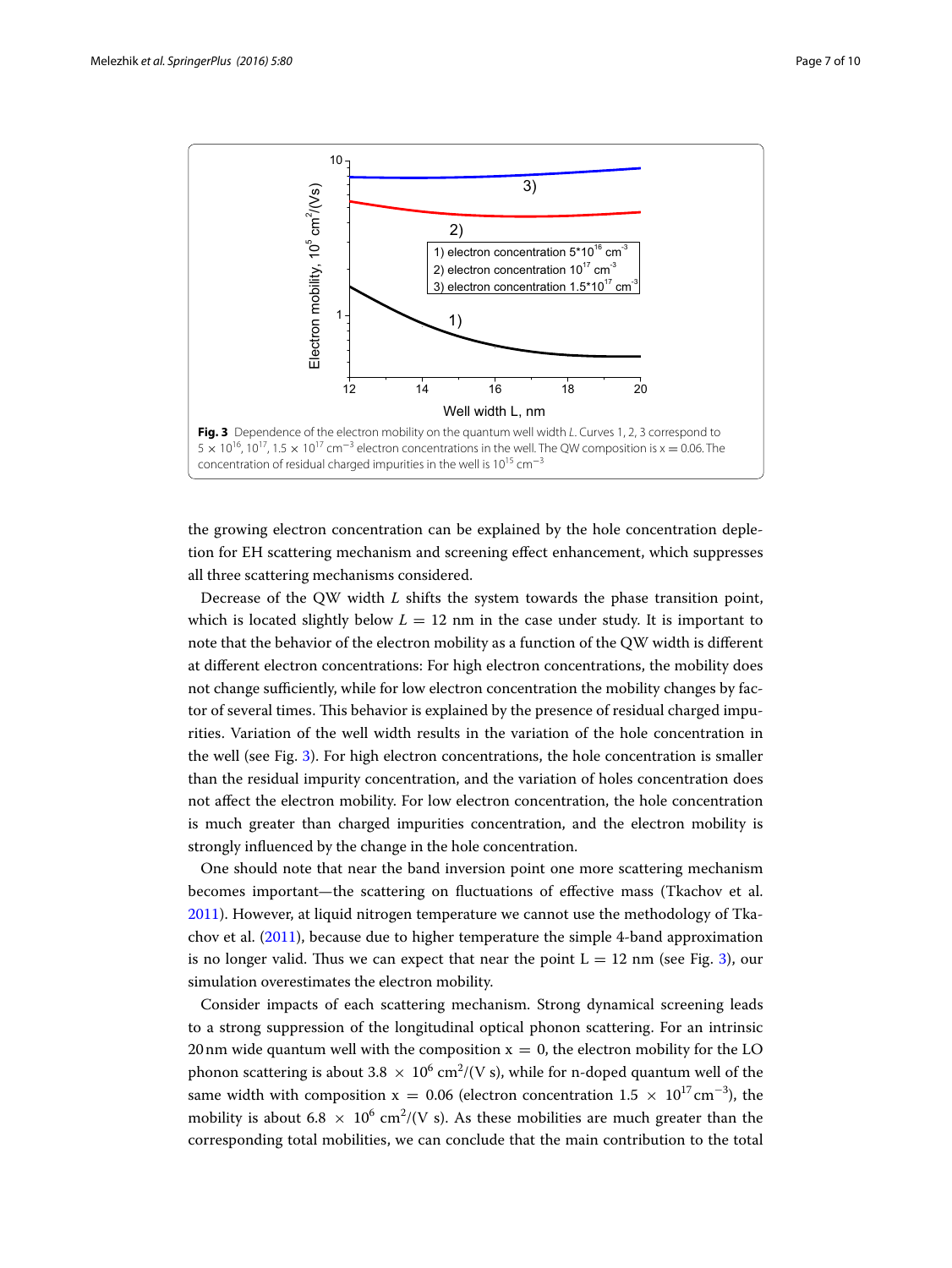mobility comes from the charged impurity scattering and electron–hole scattering. Relative importance of these two scattering mechanisms can be easily seen from the comparison of the hole and charged impurity concentrations presented in Fig. [4.](#page-7-0)

To use semi-metallic HgCdTe quantum well as a channel of THz hot-electron bolometer, one needs to estimate the noise in the channel. There are three main noise generation mechanisms present in this case: thermal (Johnson's) noise, generation-recombination noise and photon noise, which can be calculated using standard formulas (Momot et al. [2010](#page-9-11)). For such an estimate one needs the bolometer channel resistance which we have extracted from the calculated values of the mobility and the channel dimensions. Further, for the estimate of the generation-recombination noise one needs to know the electron lifetime in such heterostructures. The corresponding experimental data is scarce; however, from Tkachov et al. [\(2011\)](#page-9-8), Grein et al. ([2005](#page-8-5)), Morozov et al. ([2012](#page-9-12)) this time could be roughly estimated as being about  $10^{-10}$  s.

We calculate the noises using the value of bias current of 1 mA from Dobrovolsky et al. ([2010\)](#page-8-6), for the quantum well of 20 nm width, with the composition  $x = 0.06$ , the electron concentration  $1.5 \times 10^{17}$  cm<sup>-3</sup> and the electron mobility 9  $\times 10^5$  cm<sup>2</sup>/(V s). For those parameters the total voltage noise, which consists of the Johnson–Nyquist, generationrecombination, and photon noises, is about  $3 \times 10^{-10}$  V. The evaluated noise is almost two orders of magnitude smaller than the corresponding noise for n-type semiconductor HgCdTe bolometers from Dobrovolsky et al. [\(2010\)](#page-8-6).

An estimate of the resistance in semi-metallic HgCdTe quantum well used as a channel of THz hot-electron bolometer shows that at high electron concentration this resistance is much smaller than 1 k $\Omega$ . This resistance is 1–2 orders of magnitude lower than the corresponding resistances in graphene channels [where the typical resistance is of the order of 10 kΩ (Du et al. [2014](#page-8-7); Farmer et al. [2009](#page-8-8))]. Thus, HgCdTe channels produce smaller thermal noise and, compared to graphene, can provide more efficient coupling to planar antennas in hot-electron bolometer applications.

<span id="page-7-0"></span>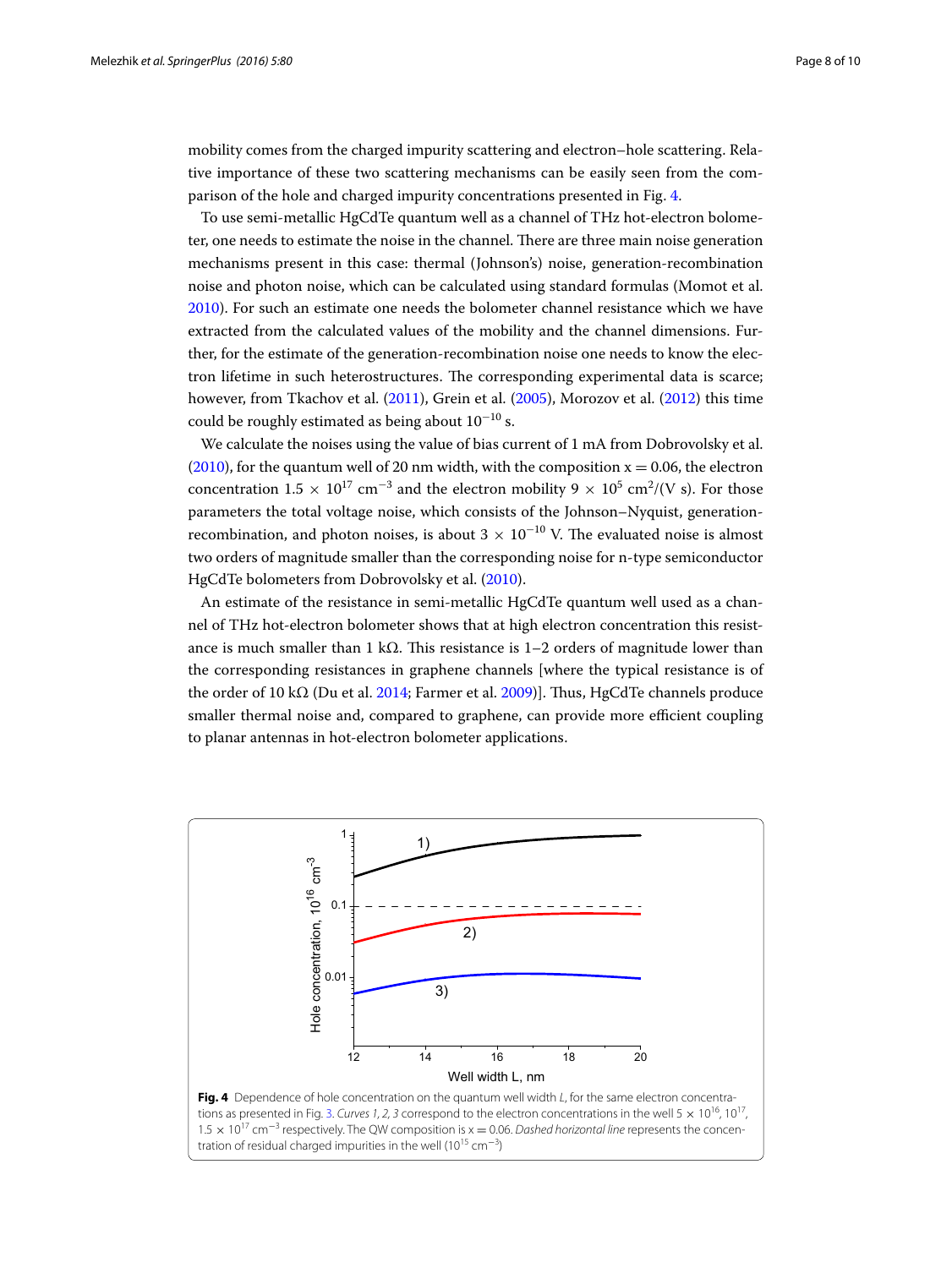### **Conclusions**

We have studied the dependence of the electron mobility in n-type semi-metallic Hg<sub>1</sub> xCdxTe quantum well on the well width and electron concentration. In our simulations, processes of electron scattering on longitudinal optical phonons, charged impurities, and holes have been included. Inelasticity of the LO phonon scattering have been taken into account in the iterative solution of the linearized Boltzmann transport equation. Our modeling shows that the increase of the electron concentration in the well enhances the 2D electron gas screening, decreases the hole concentration, and can ultimately lead to a high electron mobility at liquid nitrogen temperature. The increase of the electron concentration in the QW could be achieved during the QW growth by delta-doping of barriers, or dynamically by applying the top-gate bias voltage.

Our results show that for low electron concentration the increase of the QW width leads to a strong suppression of the electron mobility. At high electron concentration values, the electron mobility is much higher and depends only weakly on the QW width. These results are important in the context of establishing the optimal parameters for the fabrication of high-mobility  $Hg_{1-x}Cd_xTe$  quantum wells applications such as terahertz detectors working at liquid nitrogen temperatures.

We have also assessed advantages of the semimetal type HgCdTe QW hot-electron bolometer channel in comparison with the semiconductor HgCdTe epitaxial layer and graphene hot electron bolometers for THz applications. We conclude that HgCdTe semi-metallic QWs can demonstrate higher mobility, lower noise, higher operational speed, and can provide much more efficient coupling to planar antennas in THz range detector applications.

#### **Authors' contributions**

EOM carried out the numerical calculations of energy spectra, electron mobility and noises. Also EOM participated in writing the manuscript. JVG supervised the calculations, formulated the conclusions of the work, and participated in writing the manuscript. FFS conceived the study, and participated in its design and coordination and helped to draft the manuscript. All authors have read and approved the final manuscript.

#### **Acknowledgements**

This research was partially supported by NATO Project SfP 984544.

### **Competing interests**

The authors declare that they have no competing interests.

Received: 9 November 2015 Accepted: 13 January 2016 Published online: 26 January 2016

#### **References**

<span id="page-8-4"></span><span id="page-8-3"></span><span id="page-8-1"></span>Bastard G (1988) Wave mechanics applied to semiconductor heterostructures. Halsted Press, New York Basu PK, Nag BR (1980) Lattice scattering mobility of a two-dimensional electron gas in GaAs. Phys Rev B 22:4849 Brüne C, Thienel C, Stuiber M, Böttcher J, Buhmann H, Novik EG, Liu C-X, Hankiewicz EM, Molenkamp LW (2014) Diracscreening stabilized surface-state transport in a topological insulator. Phys Rev X 4:041045

<span id="page-8-6"></span>Dobrovolsky V, Sizov F, Zabudsky V, Momot N (2010) Mm/sub-mm bolometer based on electron heating in narrow-gap semiconductor. Terahertz Sci Technol 3(1):33

<span id="page-8-7"></span>Du X, Prober DE, Vora H, Mckitterick CB (2014) Graphene-based bolometers. Graphene 2D Mater 1:1 Dubowski JJ, Dietl T, Szymanska W, Gakazka RR (1981) Electron scattering in CdHgTe. J Phys Chem Solids 42(5):351

<span id="page-8-8"></span><span id="page-8-0"></span>Farmer DB, Chiu H-Y, Lin Y-M, Jenkins KA, Xia F, Avouris P (2009) Utilization of a buffered dielectric to achieve high fieldeffect carrier mobility in graphene transistors. Nano Lett 9:4474–4478

<span id="page-8-5"></span>Grein CH, Jung H, Singh R, Flatte ME (2005) Comparison of normal and inverted band structure HgTe/CdTe superlattices for very long wavelength infrared detectors. J Electron Mater 34:905–908

<span id="page-8-2"></span>Hwang EH, DasSarma S (2007) Dielectric function, screening, and plasmons in 2D graphene. Phys Rev B 75:205418 **(see equation 6.141)**